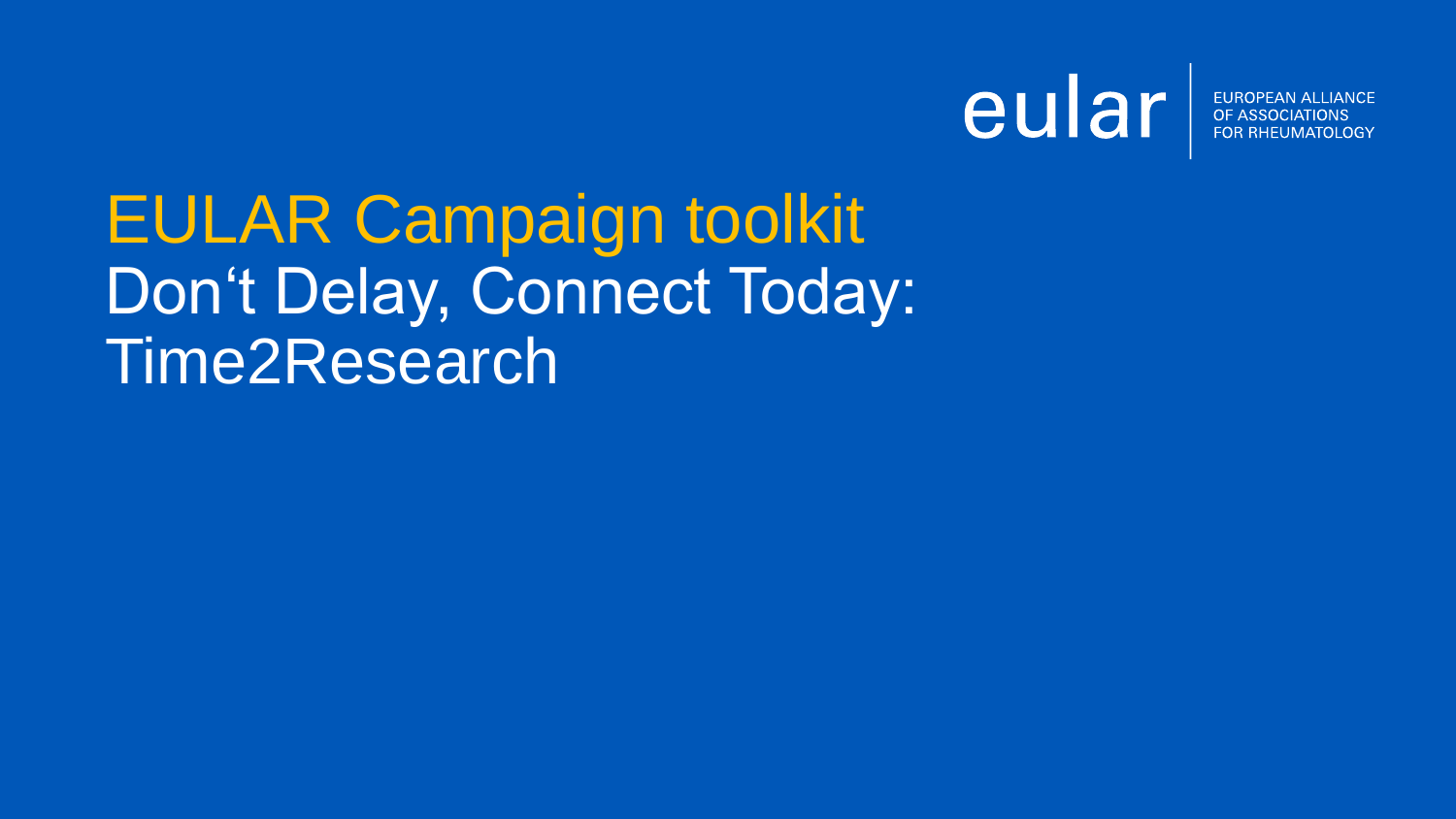

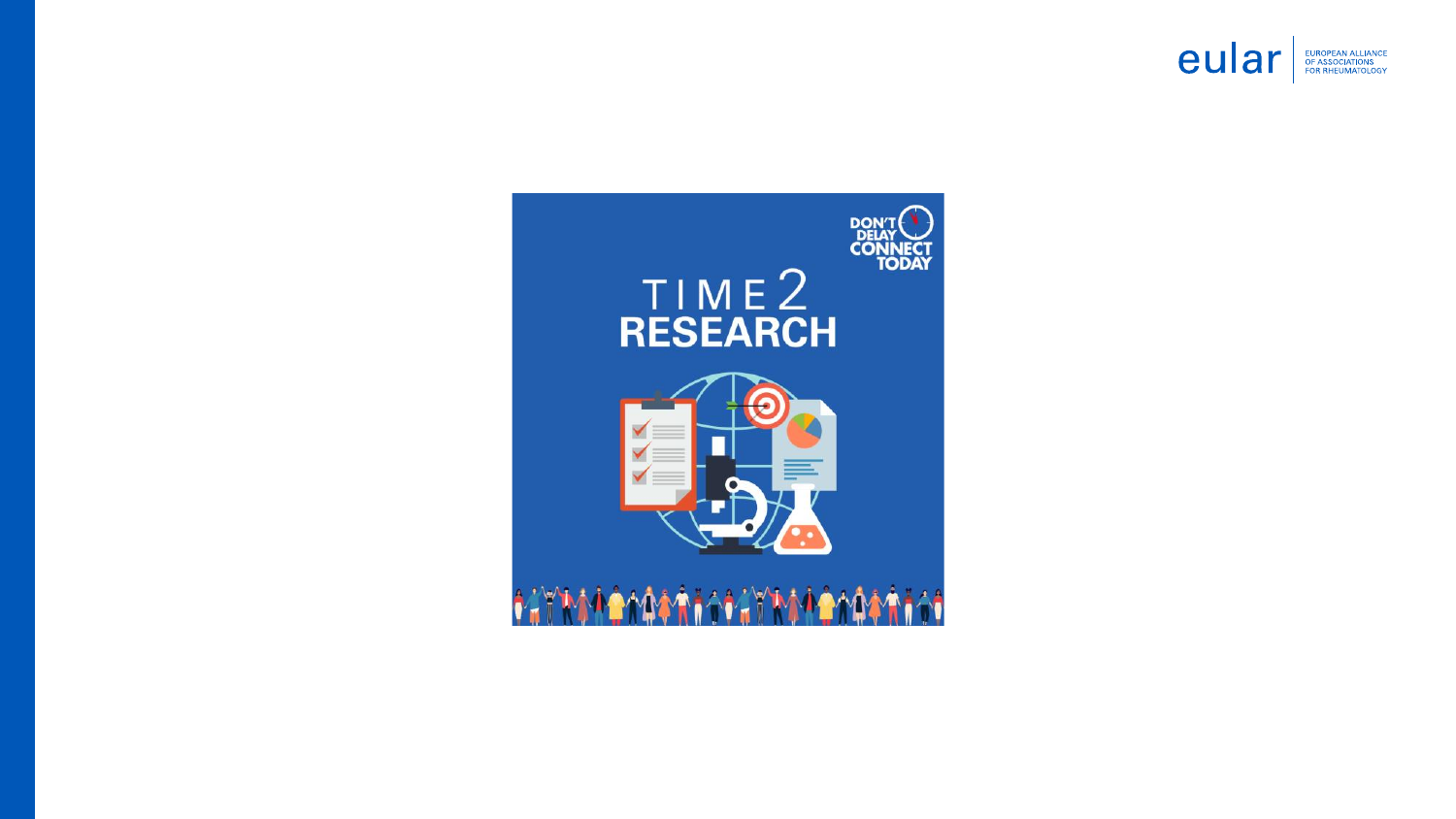

#### Join the campaign

We need **your** help to make the campaign a success. The Don't Delay, Connect Today campaign connects everyone involved in RMDs – from patient organisations, to physician associations and health professional associations – working towards a united goal and building a strong platform to implement positive change for people with RMDs.

This toolkit is primarily for the use of EULAR member organisations.

Other not-for-profit organisations (NPOs) supporting people with rheumatic and musculoskeletal diseases (RMDs) are also welcome to use the campaign materials.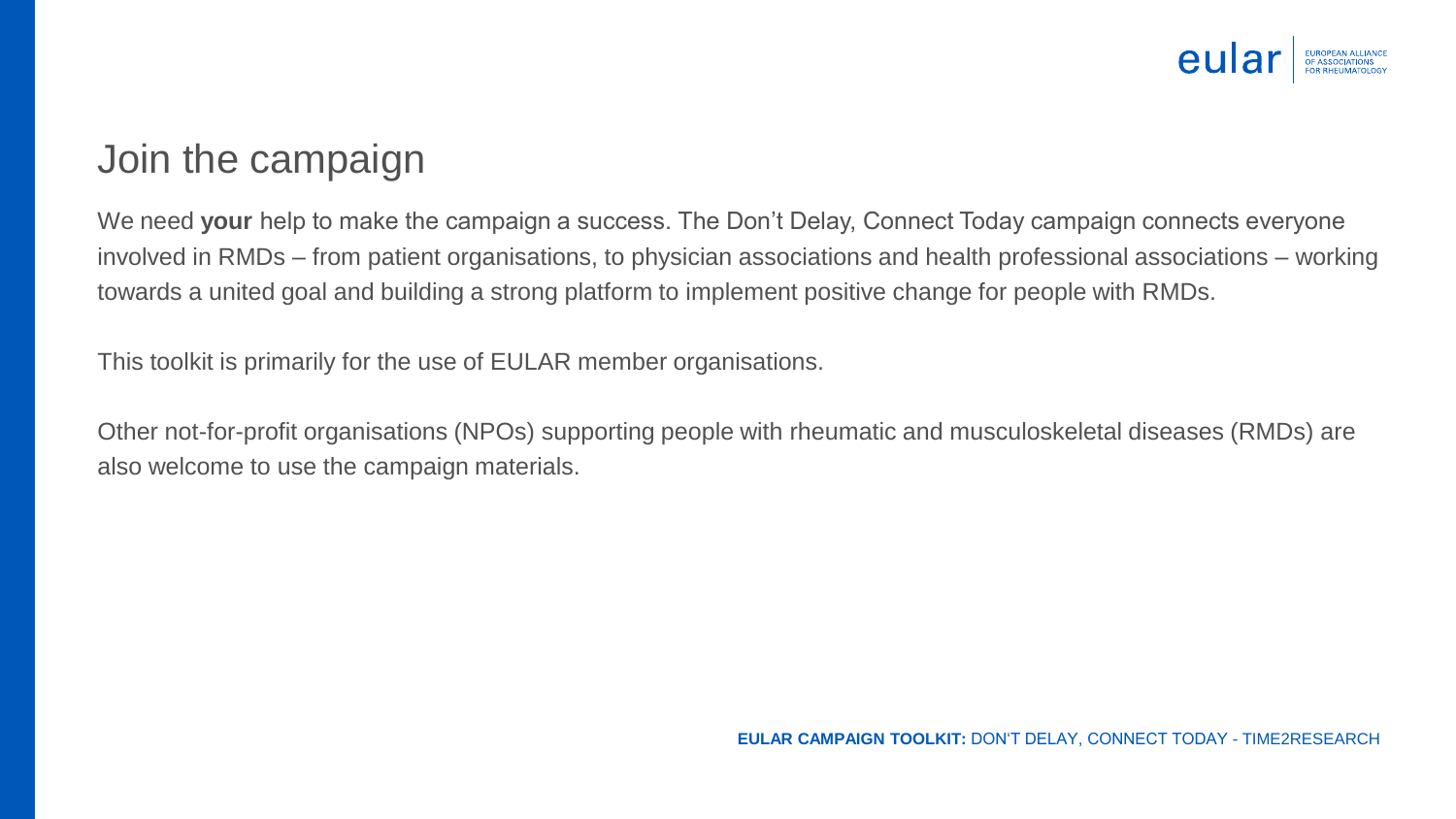

#### **Content**

[About EULAR](#page-4-0)

[About Don't Delay, Connect Today](#page-5-0)

[Branded elements](#page-7-0)

Social [Media Guidance](#page-13-0)

[Appendix Guidelines for](#page-14-0) use

**[Contact](#page-16-0)**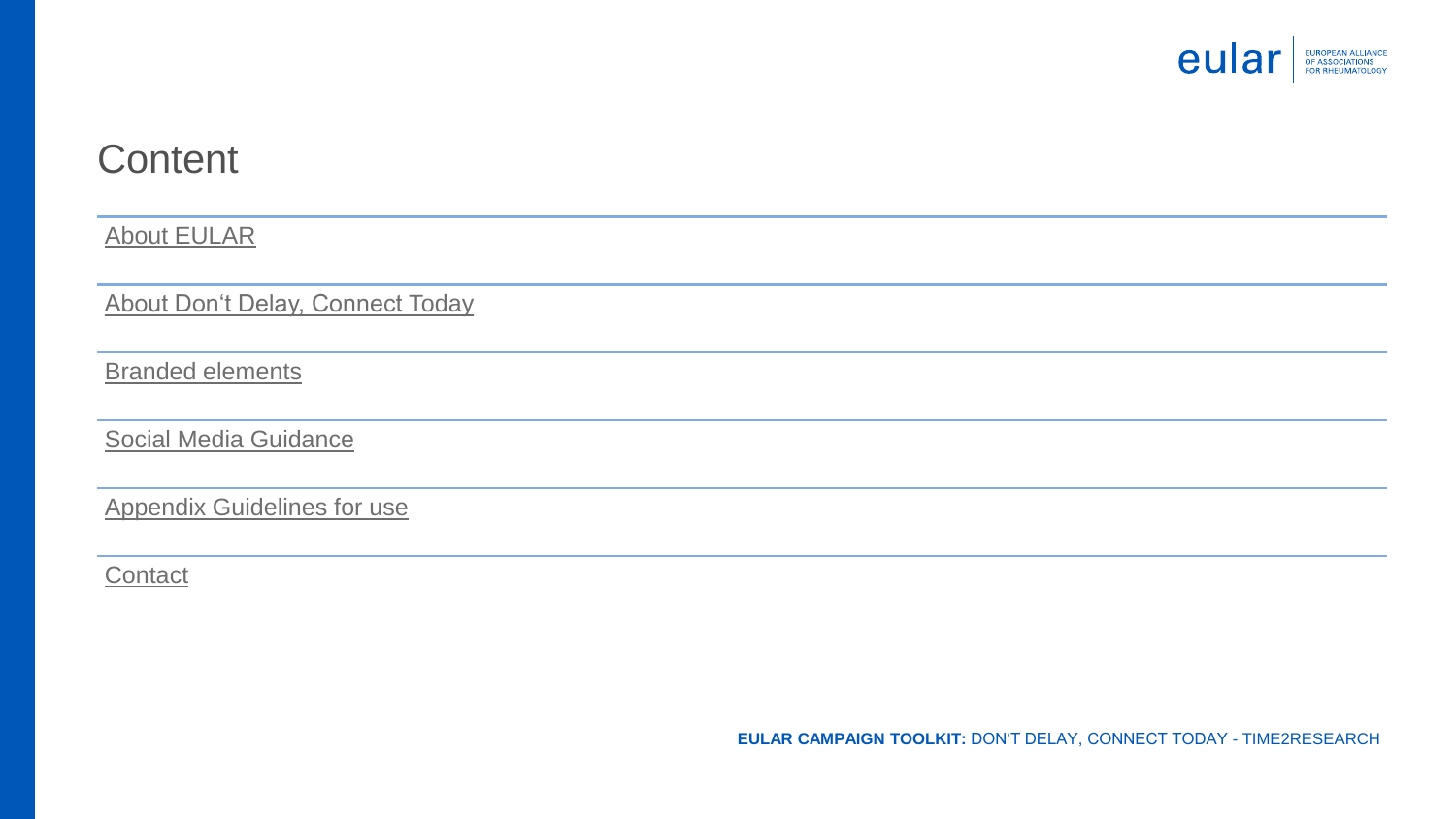

## <span id="page-4-0"></span>About EULAR

The European Alliance of Associations for Rheumatology, EULAR, is the organisation which represents the people with arthritis/rheumatism, health professionals in rheumatology (HPR) and scientific societies of rheumatology of all the European nations.

EULAR aims to reduce the impact of rheumatic and musculoskeletal diseases (RMDs) on the individual and society and to improve the social position and the quality of life of people with rheumatic and musculoskeletal diseases in Europe.

To this end, EULAR stimulates, promotes and supports education, research, prevention and treatment of rheumatic and musculoskeletal diseases. These include the diseases of the musculoskeletal or locomotor system as well as systemic immune mediated diseases.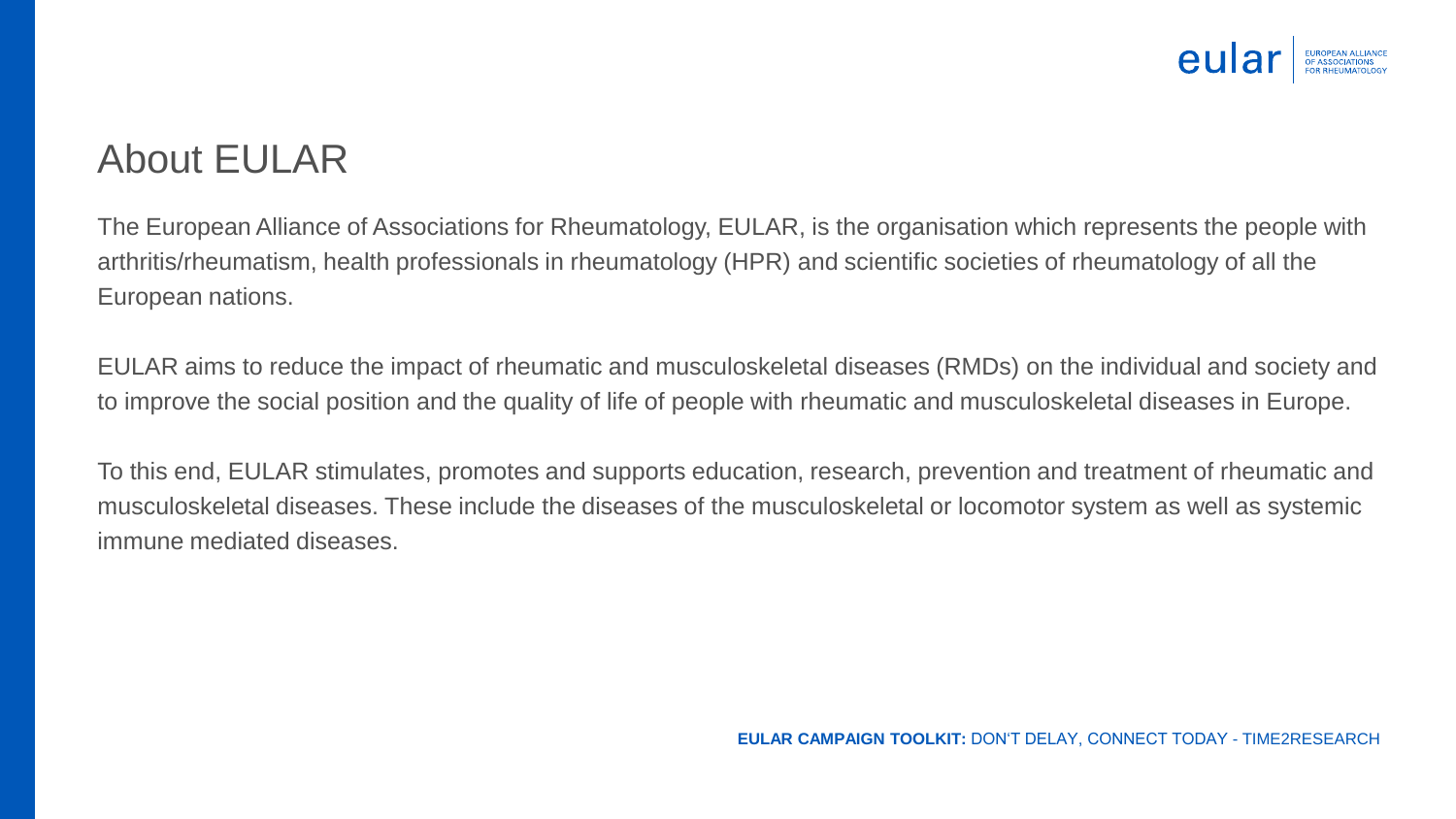

#### <span id="page-5-0"></span>About Don't Delay, Connect Today



EULAR launched the Europe-wide campaign entitled 'Don't Delay, Connect Today'. The goal of the campaign was to highlight rheumatic and musculoskeletal diseases (RMDs) as major diseases and a public health concern of pandemic proportions and that early diagnosis and timely access to treatment can prevent further damage and burden on the individual and society.



The campaign moved into a third stage designed to promote the concept and role of patient research partners (PRPs) in rheumatology at the national levels in Europe, using the strapline "Time2Research". This approach is designed to motivate higher numbers of people with an RMD to undergo training to become a PRP and to then take part in the research process.





The campaign was given a sub-theme focused on work and RMDs with the strap-line, "Time2Work". The objective was to help people with RMDs access work for the first time, remain in work when they develop an RMD, or return to work after rehabilitation, and to promote the adoption of other initiatives that not only help people with RMDs, but all workers.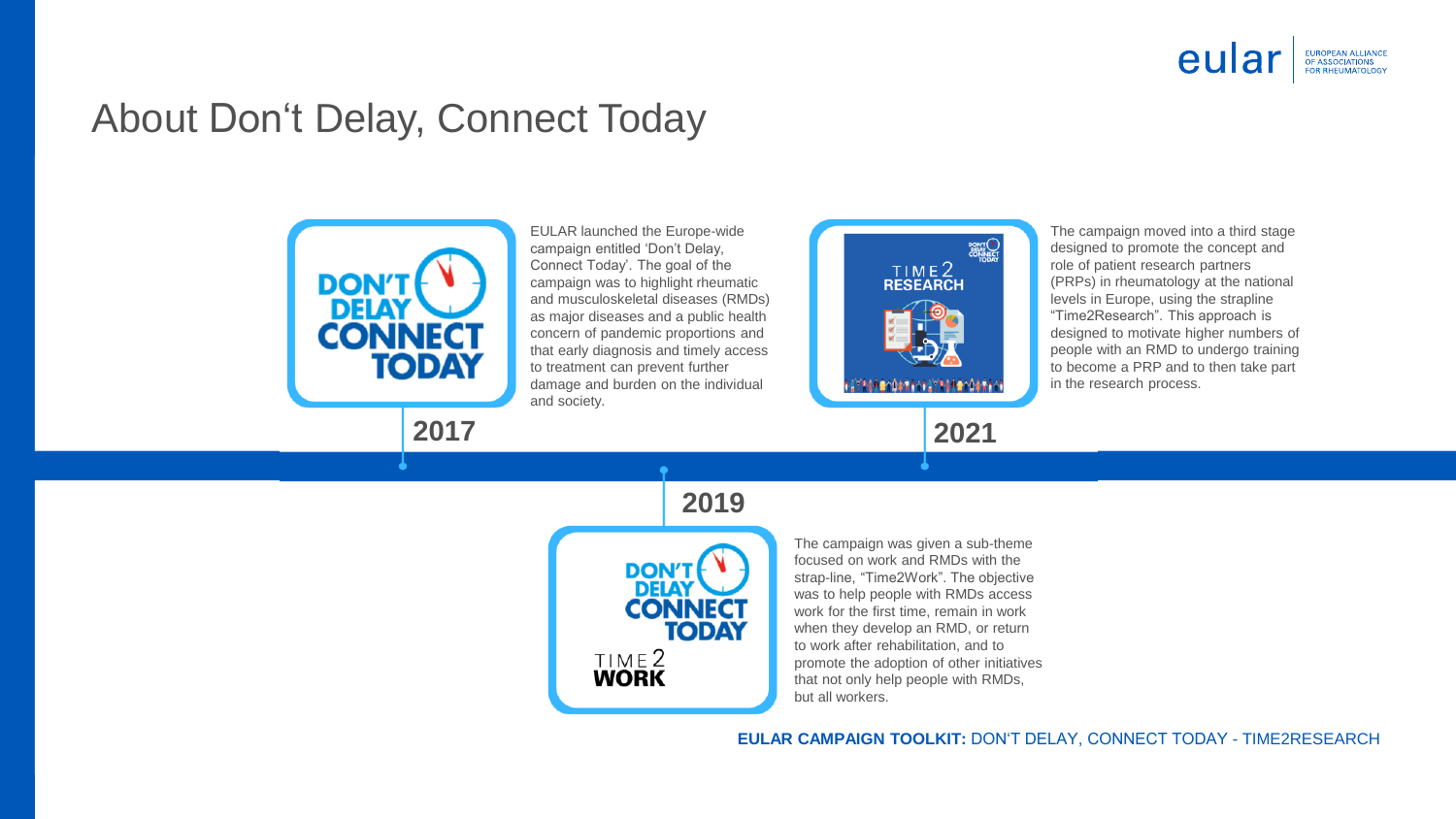

## Value contribution to scientific research

The importance of the patient voice is recognised in 2021 as essential to staying up to date with the current legislative push in policy circles to place the patient at the heart of research, most notably the Pharmaceutical Strategy.

The ability to enable the patient voice to take centre stage in the research process will enable better outcomes in drug discovery, enabling more people suffering an RMD to have access to work, and ultimately inspiring more people to be aware of possible symptoms that they may be suffering and to therefore seek medical advice for possible diagnosis – and access to timely and adequate care. **EULAR CAMPAIGN TOOLKIT:** DON'T DELAY, CONNECT TODAY - TIME2RESEARCH

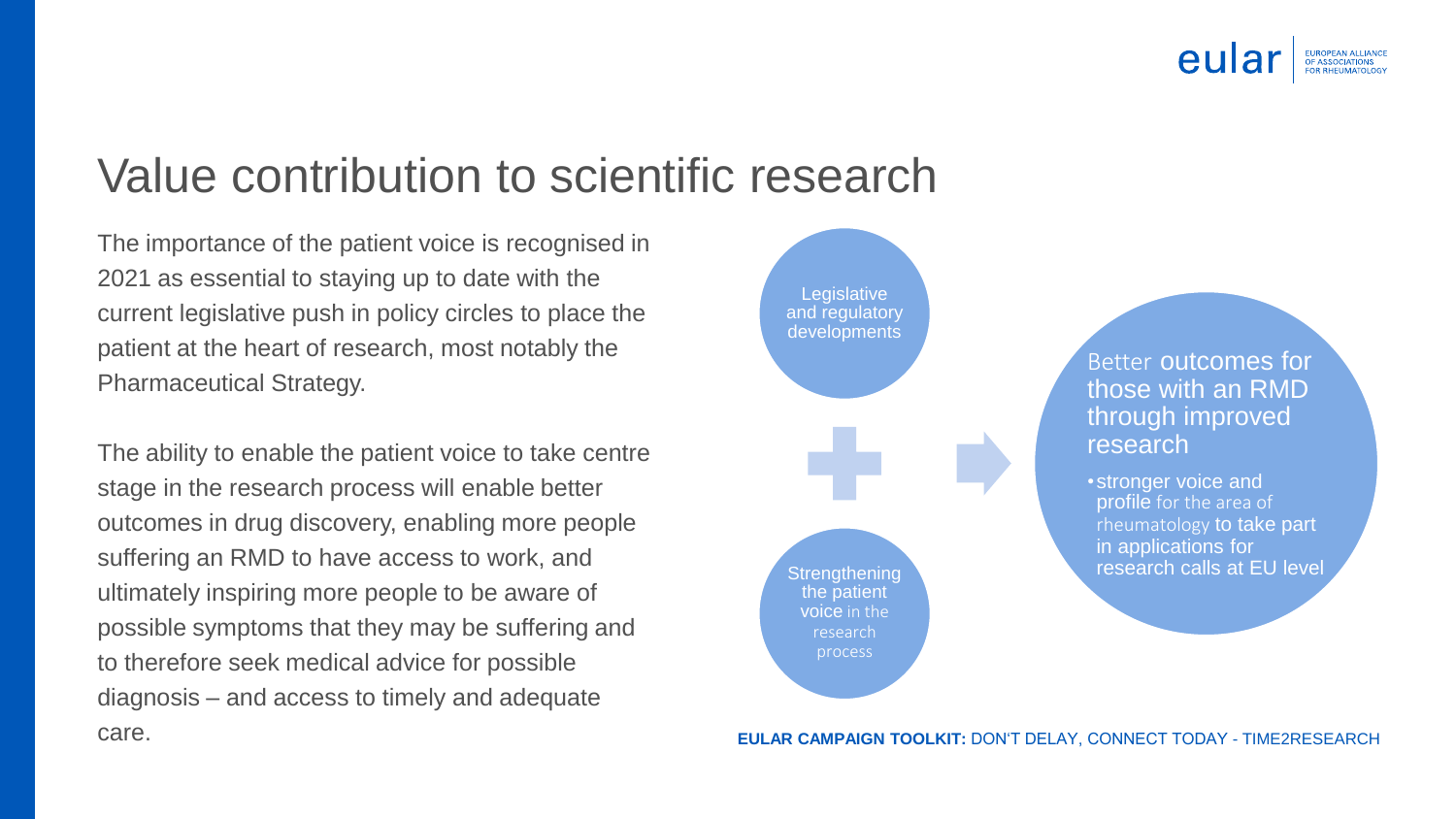

#### <span id="page-7-0"></span>Branding: Logo





Please note that **the use of the actual EULAR logo is not permitted on any campaign materials**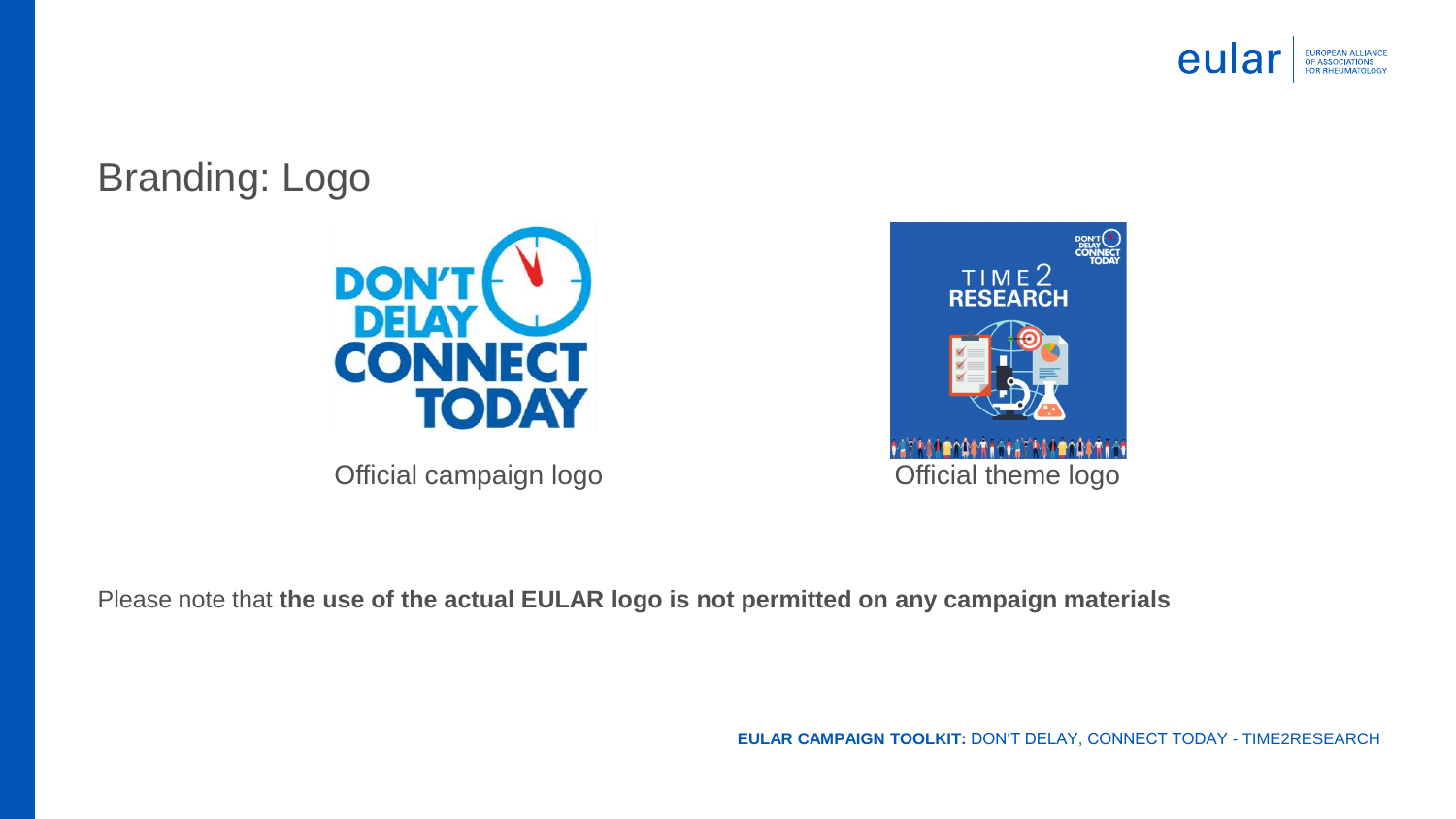

#### Branding: Flyer template



[Click here](https://www.eular.org/myUploadData/files/t2r_flyer.pdf) to download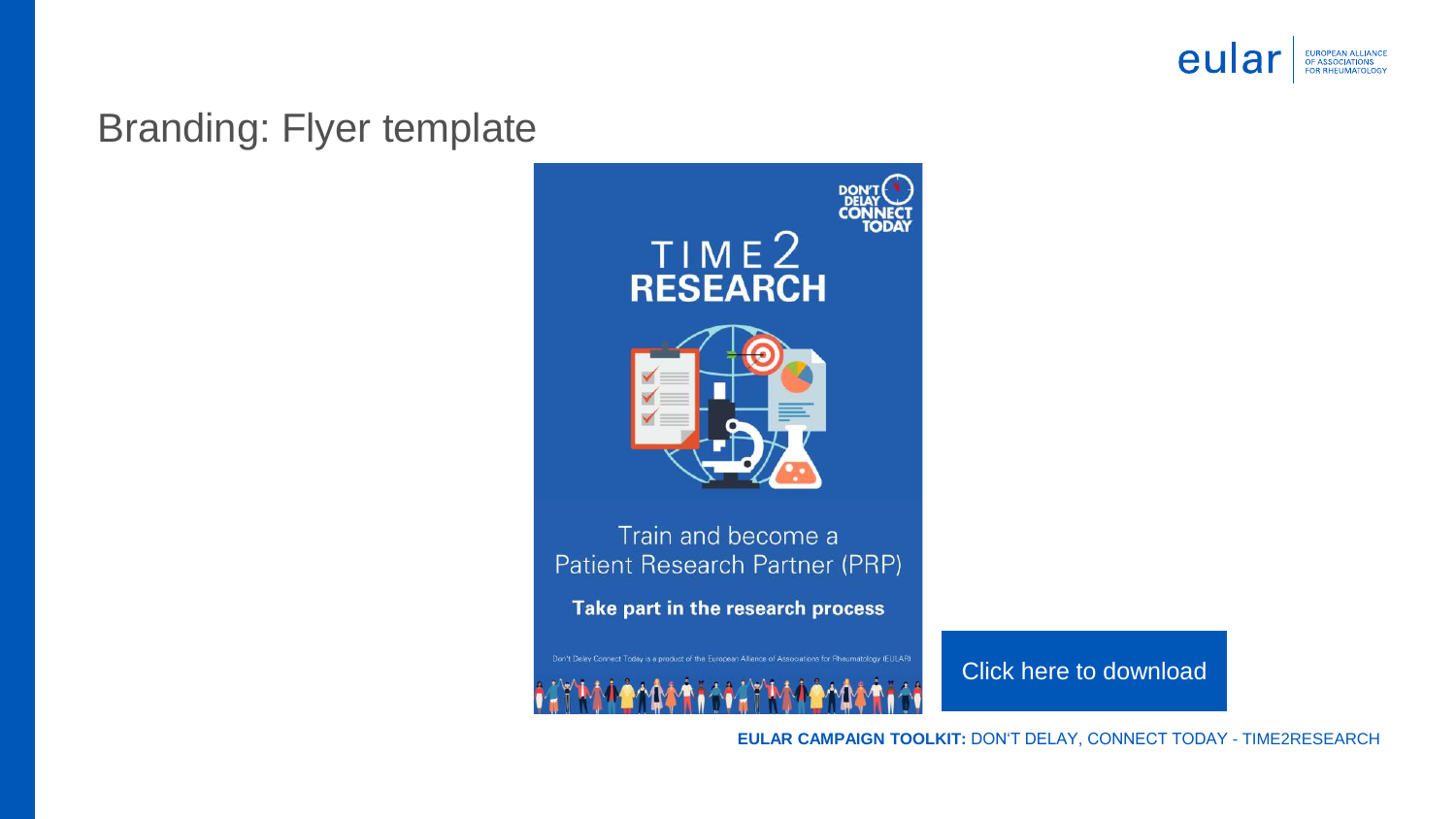

## Branding: T-shirt template

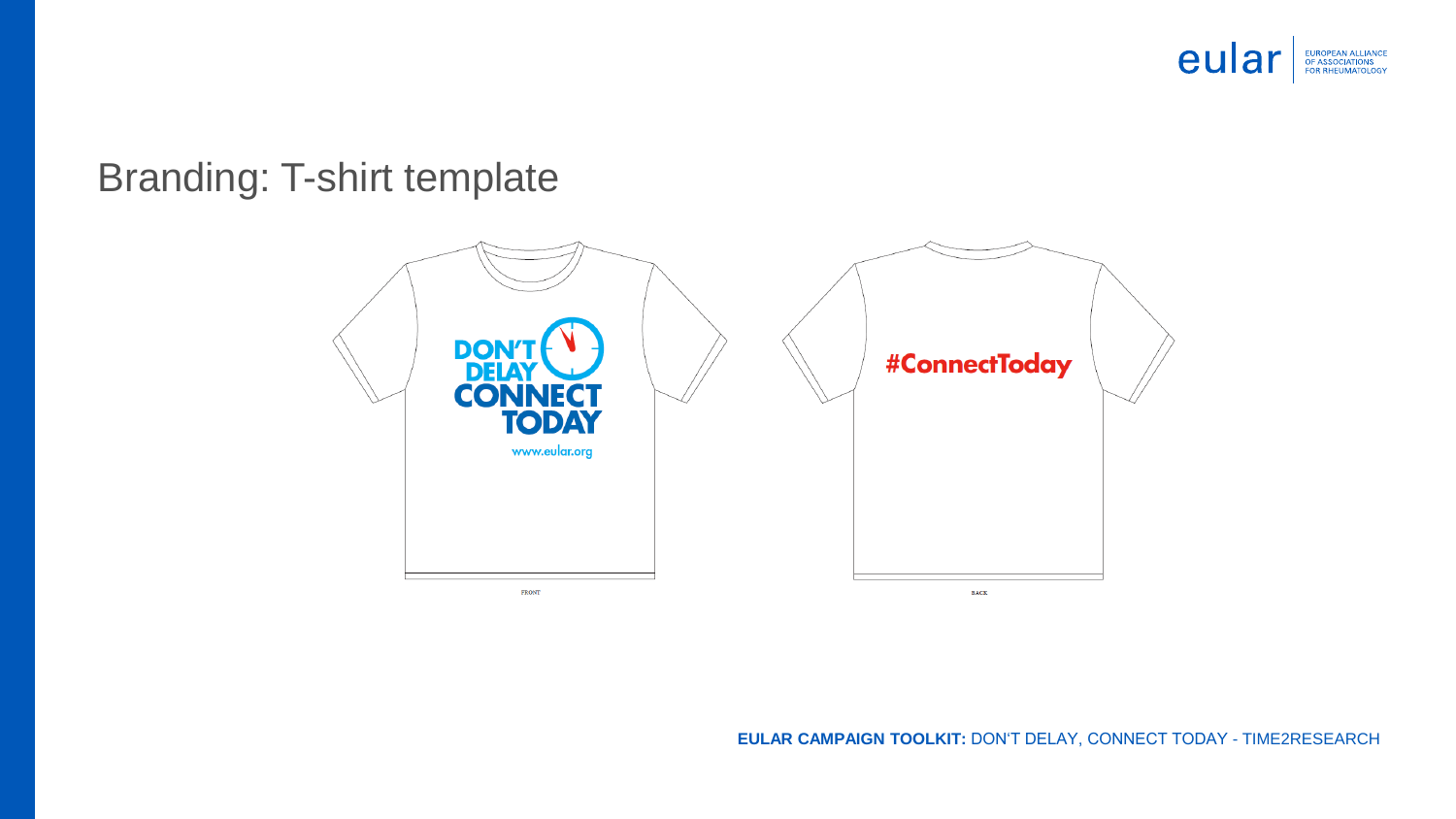

## Branding: Branded media assets for social media (1)

| <b>Platform</b> | <b>Post type</b> | <b>File</b>            |
|-----------------|------------------|------------------------|
| Facebook        | Feed             | Click here to download |
|                 | <b>Story</b>     | Click here to download |
| <b>Twitter</b>  | Feed             | Click here to download |
|                 | Fleet            | Click here to download |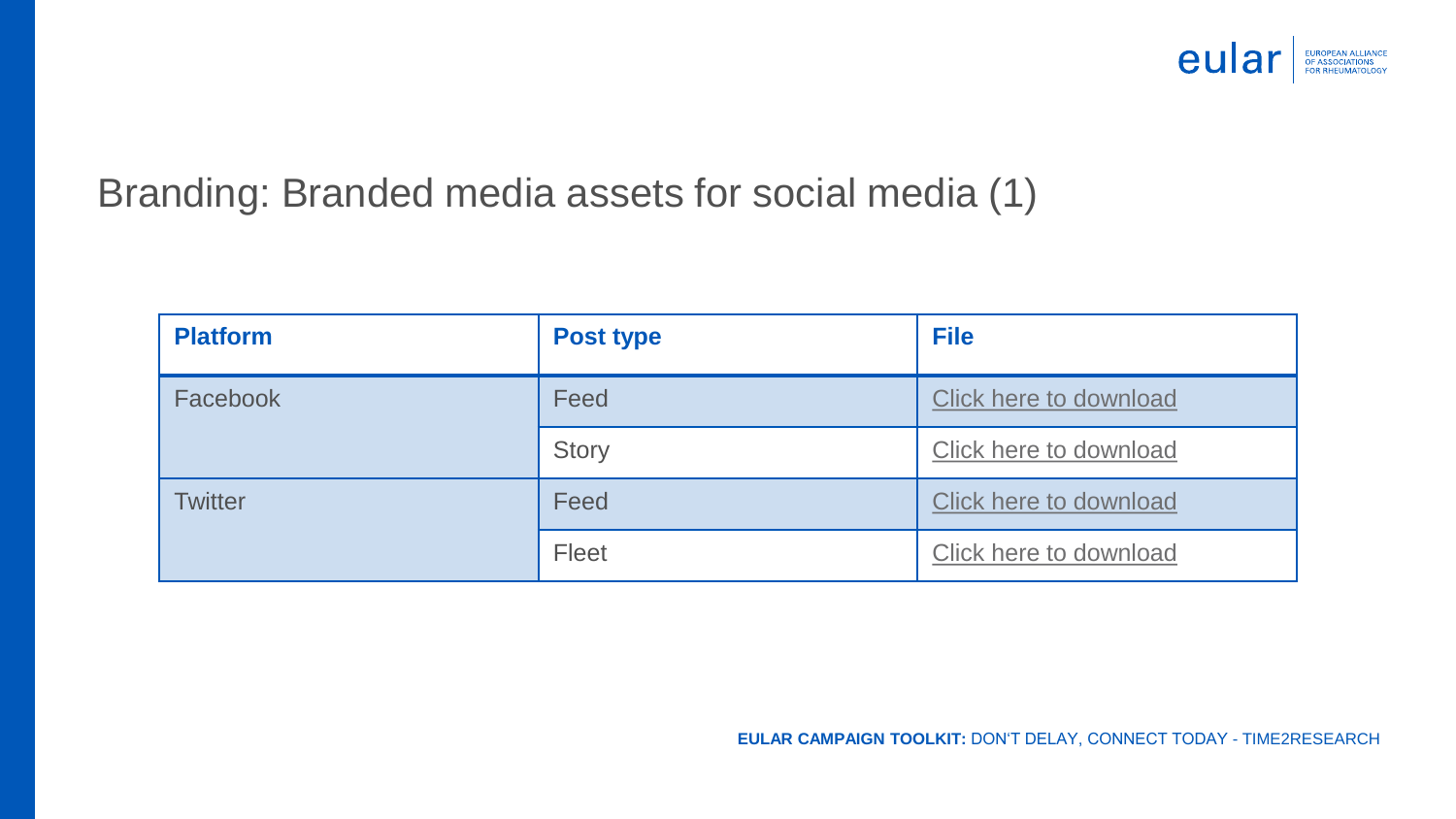

## Branding: Branded media assets for social media (2)

| <b>Platform</b> | <b>Post type</b> | <b>File</b>            |
|-----------------|------------------|------------------------|
| Instagram       | Feed             | Click here to download |
|                 | Story/Reel       | Click here to download |
| LinkedIn        | Feed             | Click here to download |
|                 | Story            | Click here to download |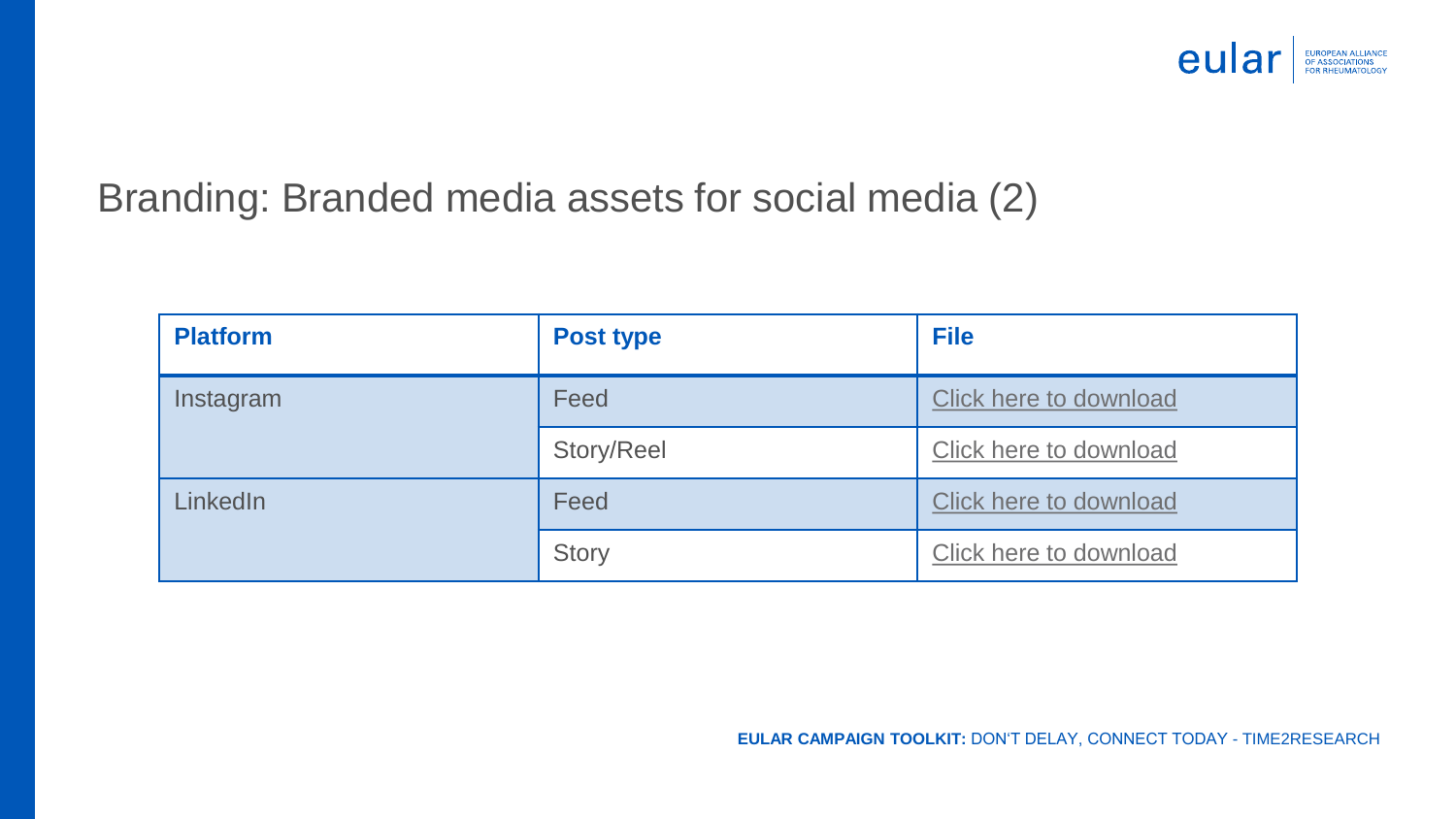

#### How to use branded elements



Use a non-copyrighted image







The final outcome will look like the image above

\*Free-to-use image editors: Canva, GIMP, Photoshop Express, Adobe Lightroom (mobile), Adobe Spark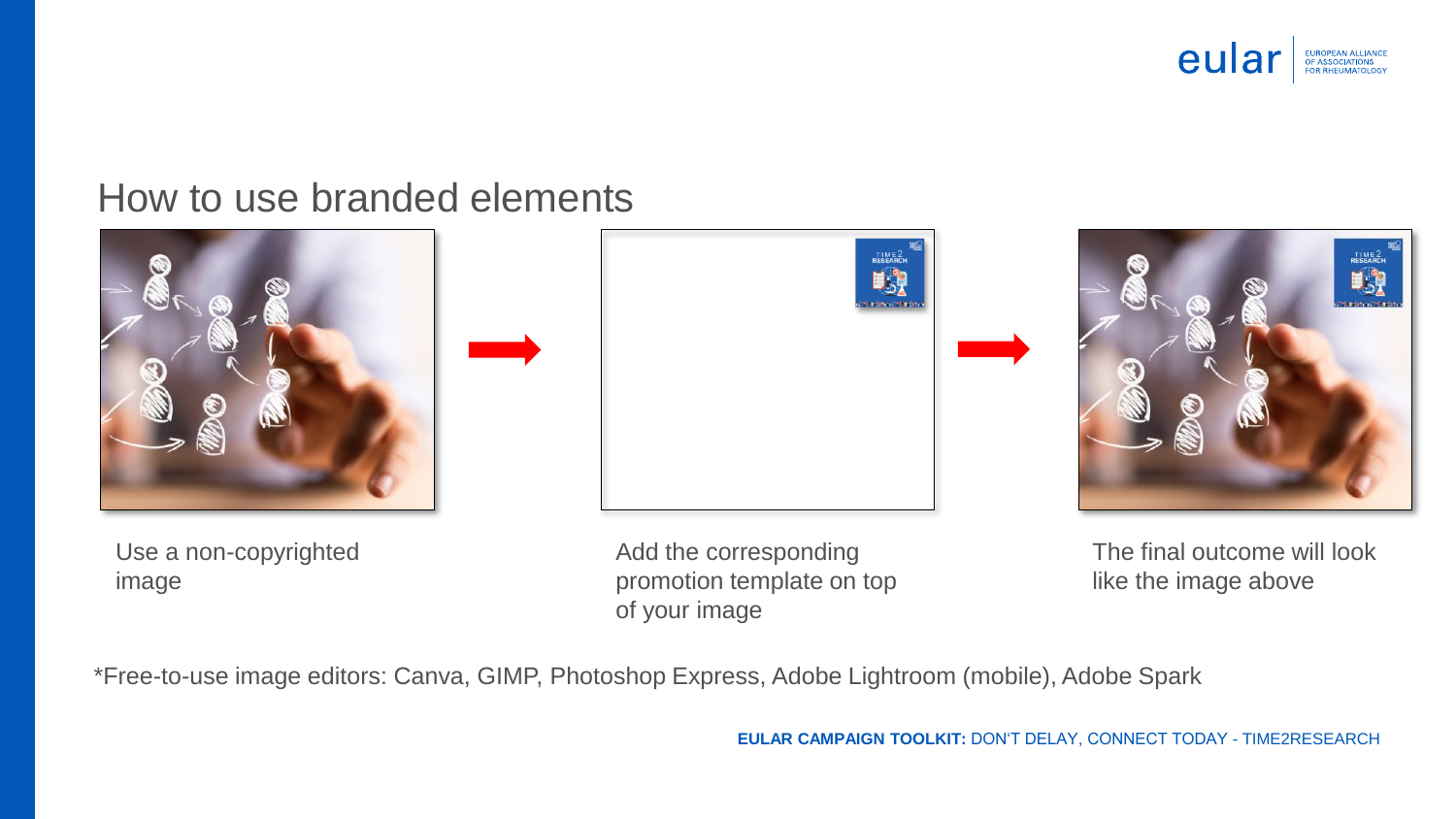

## <span id="page-13-0"></span>Social Media Guidance

| <b>Branded hashtags</b> | • #DontDelay<br>• #ConnectToday<br>• #Time2Work<br>• #Time2Research<br>$\cdot$ #EULAR                                                                                                        |
|-------------------------|----------------------------------------------------------------------------------------------------------------------------------------------------------------------------------------------|
| Tagged users            | • Facebook:<br>eular.org<br>• Twitter:<br>eular_org<br>eular_org<br>• Instagram:<br>• LinkedIn:<br>type @eular and select<br>'EULAR - European Alliance of Associations for<br>Rheumatology' |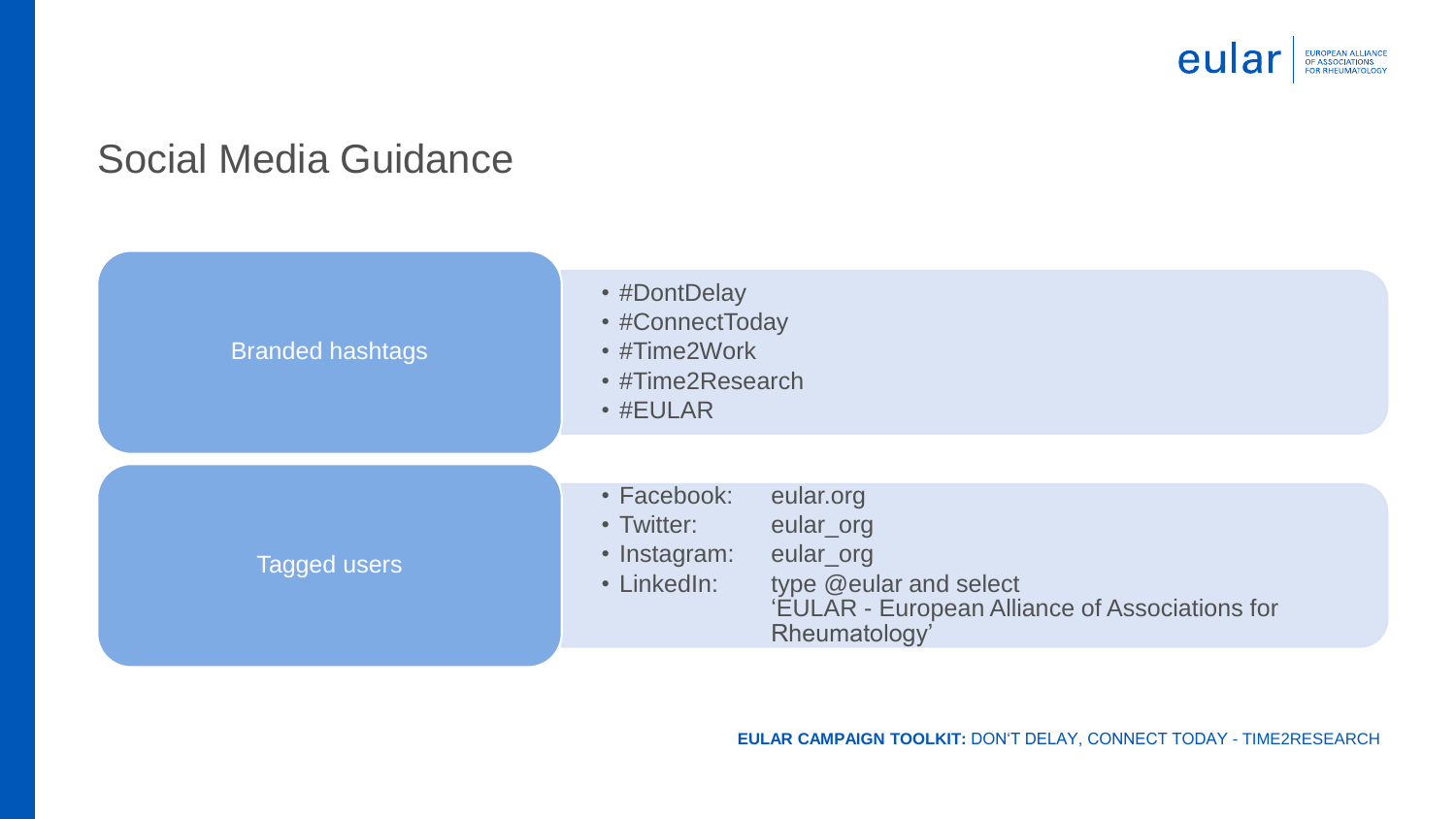

## <span id="page-14-0"></span>Appendix Guidelines for use: Sharing of campaign logo & toolkit Don't Delay, Connect Today - Time2Reseach

The EULAR Campaign Don't Delay, Connect Today – Time2Research may be shared with organisations across the world according to the following guidelines:

- The EULAR Campaign Don't Delay, Connect Today Time2Research logo and toolkit may be used by **not-forprofit (NPO) organisations**; the campaign may be used to fulfil NPO activities and objectives
- Campaign events organised in the respective country may not be related to any business activity. Organisers must ensure that the **campaign is not used for any commercial / revenue-generating purposes**
- It is the responsibility of the event organisers to ensure that multi-sponsorship is given, and that **industry sponsorship does not appear next to/in conjunction with the campaign logo**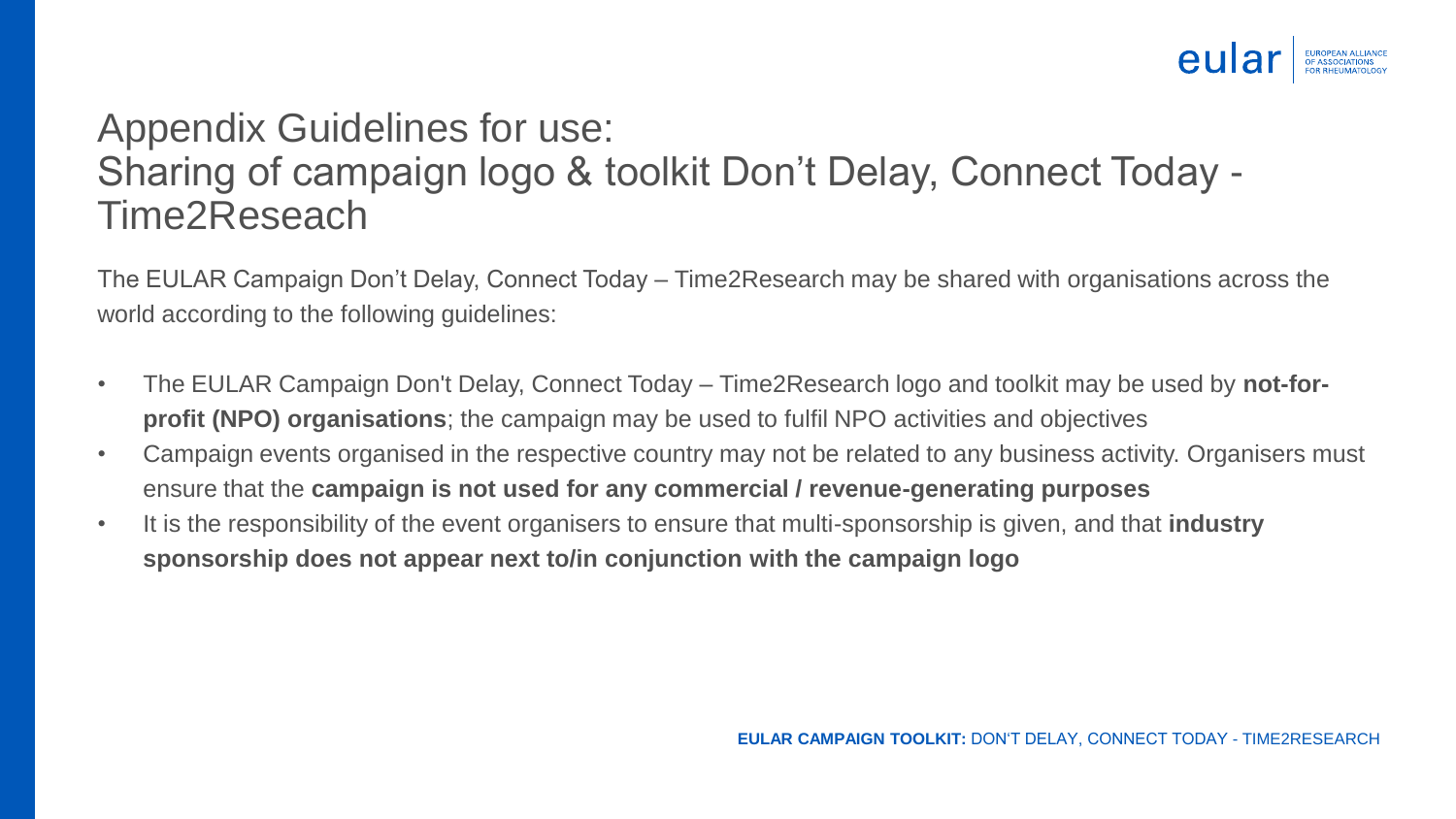

## Appendix Guidelines for use: Sharing of campaign logo & toolkit Don't Delay, Connect Today

- Social media activity for the campaign must include the use of the **campaign hashtag #ConnectToday #Time2Research in English – together with a national hashtag**, if created - and attribute @eular.org (Facebook) and @eular\_org (Twitter) in social media posts
- All entities, including industry, may retweet and repost the official campaign messages carried on the EULAR social media channels Facebook and Twitter at any time
- **EULAR acknowledgement is mandatory**. All documentation and content in print must include the following statement in the respective national language, or in English: 'Reproduced with the kind permission of the European Alliance of Associations for Rheumatology (EULAR)'. Please note that the use of the actual **EULAR logo is not permitted on any campaign materials**